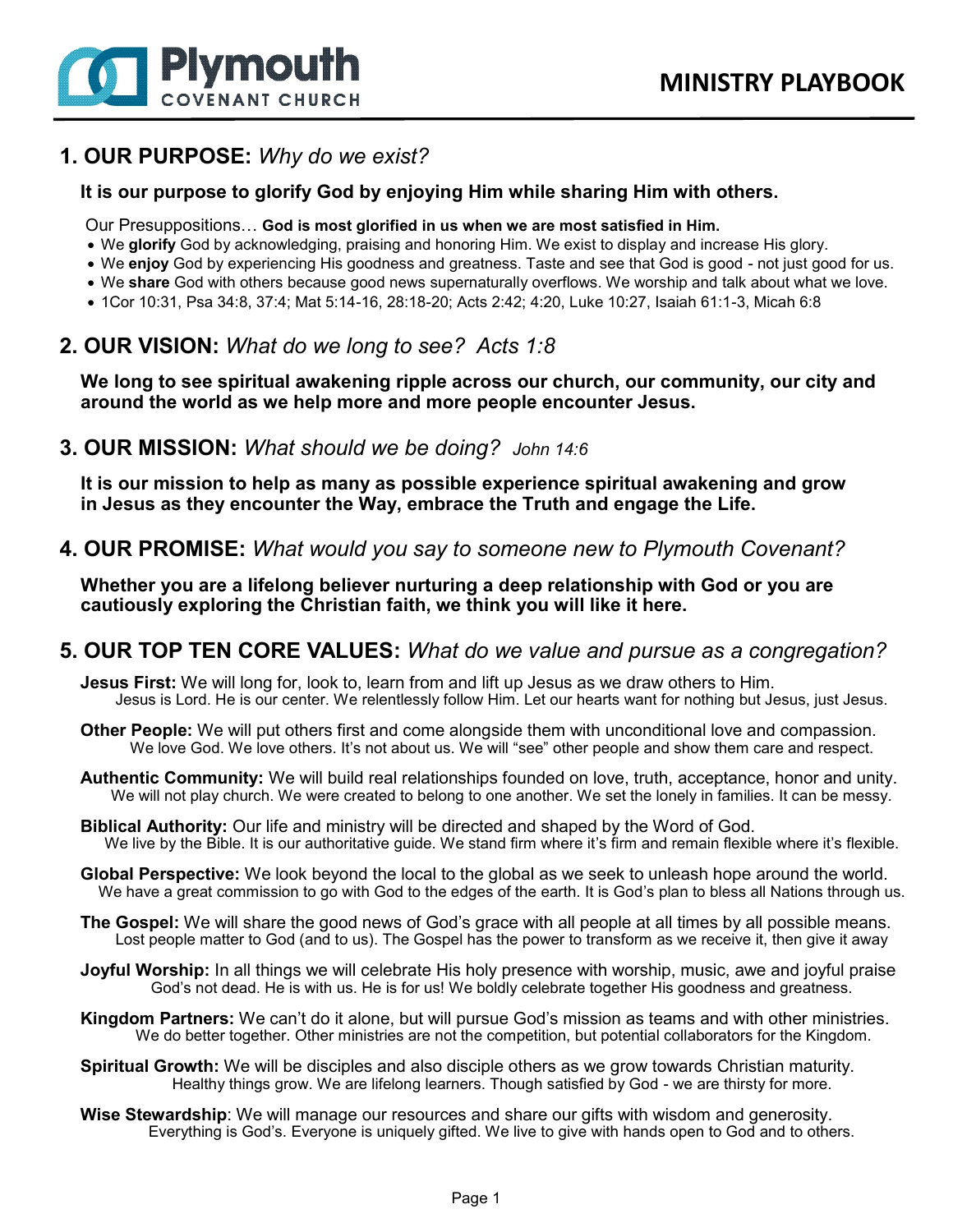

**6 Plymouth** 

**COVENANT CHURCH** 

**HONOR:** We honor one another by treating each other with trust, respect, integrity and loyalty. **HOSPITALITY:** We practice hospitality. We warmly, sincerely welcome newcomers. We learn their name. **HUMILITY:** We brag about our humility. We don't take ourselves too seriously. God is a big deal (not us). **FLEXIBILITY:** We are flexible. We pivot in order to partner with God. Where God is at work we will join Him. **RISKTAKING:** We will try something new—even if it has risks. It's okay to fail. This is a no blame zone. **PLAY:** We are a light-hearted community and enjoy having fun together. We smile and laugh a lot. **GENEROSITY:** We are radically generous sharing with others out of God's abundance and not our scarcity. **SERVANT LEADERSHIP:** We seek to serve and not be served. We put people before programs and titles. **EXCELLENCE:** We pursue excellence, not perfection. We try to do our best without performing. **UNIFIED:** We value and accept different perspectives, voices, gifts and passions. We seek unity not uniformity.

# **7. OUR SEVEN HABITS:** *What should a person be doing as a part of our church?*

**GATHER:** we want you to be gathering with us in the presence of God for worship, fellowship and inspiration **GOSPEL:** we want you to be in a personal relationship with God and sharing the Good News with others **GROUP:** we want you to be building significant kingdom relationships in a Life Group or on a Ministry Team **GROW:** we want you to be growing spiritually by encountering Jesus, embracing the truth and engaging the life **GIVE:** we want you to be generously giving of your resources and serving with your gifts in our church **GO:** we want you to be active in our world supporting and serving with one of our local and global partners **GLORIFY:** we want you to be living in such a way that you are increasing the knowledge and reputation of God

# **8. OUR STRATEGY:** *How do we plan on accomplishing God's mission as a church?*

**How will we help as many as possible experience spiritual awakening and grow in Jesus? Like the early church we will be His Witnesses in our four spheres of influence:**



First of all, **we will raise up Witnesses**. A Witness has been spiritually awakened and is passionately following Jesus by encountering His Way (worship), embracing His truth (discipleship) and engaging His Life (service). We will not seek to raise up lawyers with lengthy arguments, but rather we will release reliable eye witnesses who have personally experienced Jesus. An Eye Witness **Comes to Jesus** (filled), then **Goes to Others** (overflows). A witness is a satisfied customers not a slick salesperson. No one is a Witness on their own, but we have the Holy Spirit who will empower our testimony and will transform our world.

Secondly, **we will send out these Witnesses** to share the Gospel in their four spheres of influence:

- a. We will go across the room to be His Witness in our Church by Following the Rhythm.
	- b. We will go across the street to be His Witness in our Community by Blessing Our Neighbors.
	- c. We will go across social boundaries to be His Witness in our City by Building many Bridges
- d. We will go around the world to be His Witness to the Corners of the Earth by Partnering with Others. We want to go deeper in intimacy with Him and farther with Influence for Him as we bless all those around us.

It is a rather simple strategy. **We GATHER to SCATTER.** We gather to enjoy God together, then we scatter to share Him with others. Like a falling domino — we fall in love with Jesus and then impact all those around. The ripple begins with us as we "jump in with Jesus", and then it continues outward to the ends of the earth.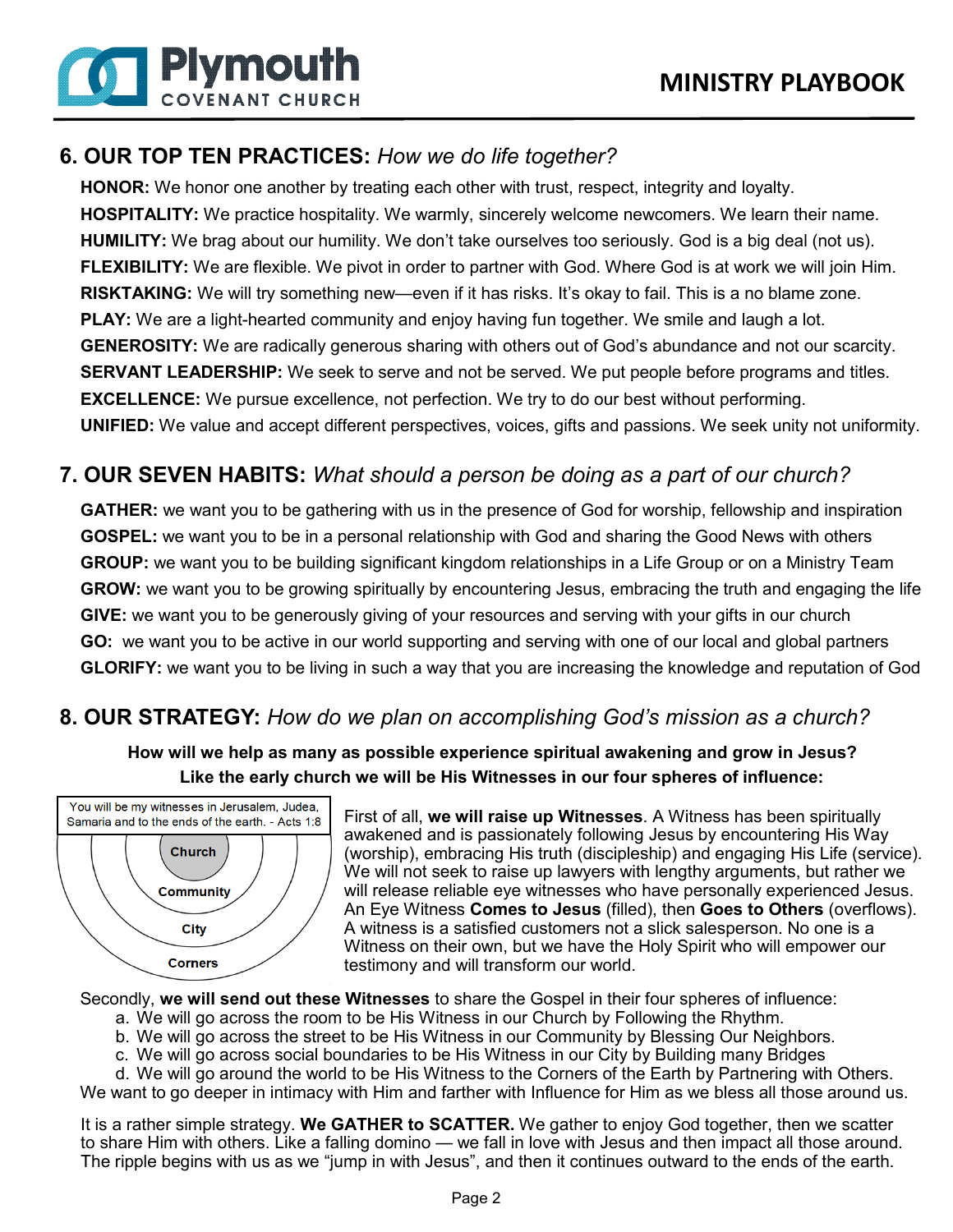

### **8a. OUR STRATEGY: We will be His Witness in our four spheres of influence.**

#### **WE WILL BE HIS WITNESS IN OUR CHURCH**

We will go across the room to help as many as possible in our congregation wake up spiritually and grow in Jesus.

#### **OUR STRATEGY: FOLLOW THE RHYTHM:**

**1. COME & SEE:** We will provide environments and events that awaken people to the real presence of God and draw them into the life of our church. These gatherings will be designed with specific groups in mind according to their life stage, family status, gender or interests. Every gathering will have plans for promotion, hospitality, assimilation, spiritual growth and engagement. We want to help as many as possible **Encounter the Way of Jesus (worship)**.



A key environment is our weekend worship service. Our church rises and falls upon the effectiveness of this gathering. We must provide a weekend worship gathering experience that invites, includes, instructs, inspires and ...

- is a place where everyone is comfortable bringing their family, friends and neighbors
- is a genuinely friendly place, but also is a place where you make genuine friends
- has a joyful worship experience where we encounter His Presence and hear His voice
- has a creative children ministry that kids love to attend and parents love to rave about
- helps people draw closer to Jesus and closer to one another

**2. STAY & GROW:** We will provide significant opportunities in all of our ministry areas (children, youth, young adults, adults, women, men, seniors) that will equip and encourage them to grow deeper in Christ and further in ministry as they **Embrace the Truth of the Bible (discipleship)**. We will provide individuals and families the resources, instruction and mentoring to help them personally grow in Christ. We will host a variety of opportunities for our church to gather in appropriate life-stage groups for bible study and fellowship. We will provide ample opportunities and encouragement for our people to be fully engaged in the "Seven Habits". We will help people find a place of belonging in our church as we go across the room to build a meaningful relationships with them, stay connected with them, provide them personal care, and help them belong to a small group.

A key environment is our small groups. People grow best in circles and not in rows (or all alone). In all ministry areas, it is our goal to raise up small group leaders, form a variety of small groups and move participants into a small group.

**3. GO & SERVE:** We will keep in mind that God has equipped our church with everything that we need to accomplish His purpose for us. We will help as many as possible in our church **Engage the Life of Jesus (service)** by helping them discover and use all the gifts that God has given them. We will raise up servant leaders and provide a wide variety of service opportunities where they can serve in our church, in our community, in our city and in our world.

A key ministry will help people discover how they were created to serve and engage them in ministry. The "on ramps" for service with our church will be easy to find and simple to navigate as we help people serve in their sweet spot.

#### **HOW WILL WE GROW?**

1) We will multiply Witnesses. It is our plan to enlist and equip our congregation to B.L.E.S.S. neighbors and friends as they invite them to draw one step closer to Jesus. Just imagine if everyone brought one to Jesus!

2) We will multiply ministries and volunteers: We have a great location and facility. We recognize that a full church can be inviting, but in time it will limit our growth. Our facility was designed with sufficient seating, classrooms, parking and meeting areas to host a congregation that fits nicely within our sanctuary capacity, As we approach 80% capacity in a ministry area, we shift participants to other times or we will launch another ministry/service in our church at a new time.

3) We will multiply congregations: We will be ready to identify special affinity groups or locations that would serve as the nucleus for a new congregation within our church or as a satellite campus. For example, we launched The Connection and The Extension congregations each with unique visions to reach certain target groups in our church and community.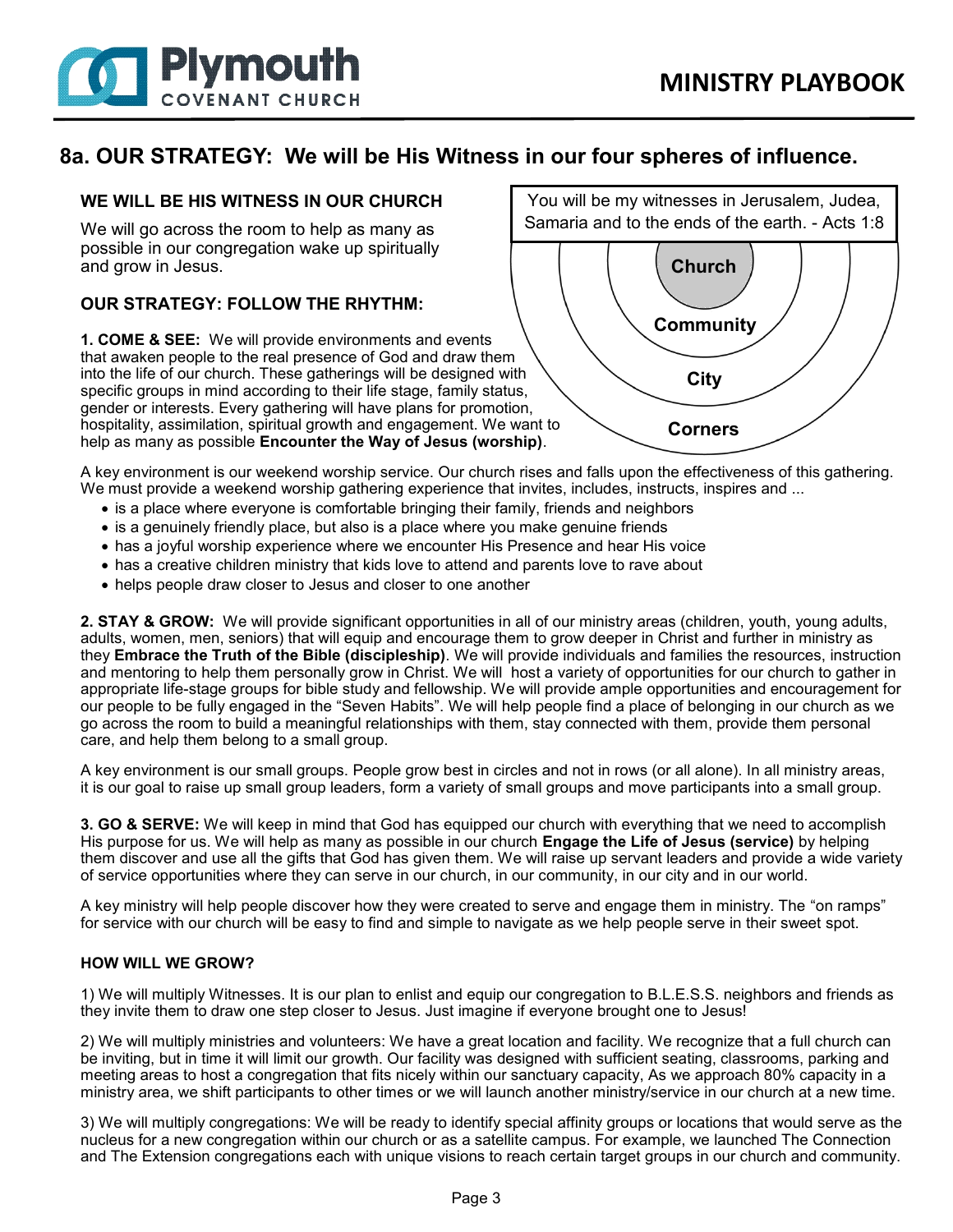

### **8b. OUR STRATEGY: We will be His Witness in our four spheres of influence.**

### **WE WILL BE HIS WITNESS IN OUR COMMUNITY**

We will go across the street to bless as many as possible in our neighborhood so that they might wake up spiritually and choose to follow Jesus.

### **OUR STRATEGY: GO BLESS**

**1. We have been blessed by God.** "Praise be to the God and Father of our Lord Jesus Christ, who has blessed us in the heavenly realms with every spiritual blessing in Christ (Eph 1:3).

#### **2. We have been blessed by God to be a BLESSING** Like Abraham,

"I will make you into a great nation, and I will bless you; I will make your name great, and you will be a blessing.\* God has promised to "bless you abundantly, so that in all things at all times, having all that you need, you will

abound in every good work (2Cor. 9:8)." It is our strategy to bring as many as possible to Jesus in our neighborhood by mobilizing everyone in our church to generously share their blessings with their neighbors, family, friends, coworkers....

#### **3. We have been blessed by God to be a BLESSING by going across the street to B.L.E.S.S. our neighbors.**

God has placed us in our neighborhood to be His Witness. A Witness understands the need to stay close to Jesus so that they can be filled with His blessing, but also the need to stay close to their neighbors so that they can bless them. A Witness learns the names of their neighbors, finds common ground with them, builds a relationship with them, looks for opportunities to engage them and seeks to richly B.L.E.S.S. them:

- **B** egin with Prayer: we will pray regularly and specifically for our neighbors
- **L** isten with Care: we will spend time with our neighbors listening to their story
- **E** at Together: we will look for opportunities to spend time together around the table eating together
- **S** erve in Love: we will serve them by caring for them and meeting their needs; we will seek to serve with them
- **S** hare Your Story: when they ask—we will share our Jesus Story; when appropriate we will share the Gospel

#### **HOW WILL WE GROW?**

1) We will enlist, equip, encourage and engage our people to invest in their neighbors as they Go BLESS them. We will challenge every Christ Follower in our church to create a list of people they will regularly BLESS (Top Ten List).

2) Our weekend worship environments will be safe places where visitors feel welcome and we are comfortable inviting our friends and family. Our curb side, first impression, hospitality, facilities, worship experience, teaching, fellowship, internal messaging and call to action must take into consideration those who are far from or on their way back to God.

3) We will challenge all of our ministries (i.e. Children, Youth, Young Adults, Adults, Men, Women, Seniors…) to have a "gospel" strategy. How will they reach people far from Jesus (insiders and outsiders)? In what ways will they plan to invite participants to choose to follow Jesus? How will they equip and mobilize people in their ministry to be Witnesses?

4) We will host "fishing" environments where we can confidently invite neighbors and friends to "come and see". Some environments will address specific needs (i.e. Celebrate Recovery, Divorce Care, GriefShare, FPU, ReEngage, MOPS). Other environments will be fun, friendly events (i.e. Jubilee, Target Nights, Real Men/Women, Taste of PCC, Sports, Retreats) where we can invite others in the front door to just have fun and build relationships. We will generously let outside groups use our facility with the intention of building a relationship with them that will draw them to Jesus.

5) We will regularly host ALPHA Courses challenging everyone to come, to invite and to bring friends and neighbors. ..

6) We will collaborate with local ministries that help us reach our neighborhood (i.e. Firebase, Pulse, Time2Revive) We will host a Scatter Week that will equip and send people out of our building and into our community as "good news".

7) We will look for creative ways to be present in our community (i.e. fire pits, ripple bags, bless and pop-up parties). We will create and occupy community spaces (i.e. start a coffee shop) where we significantly connect with outsiders.

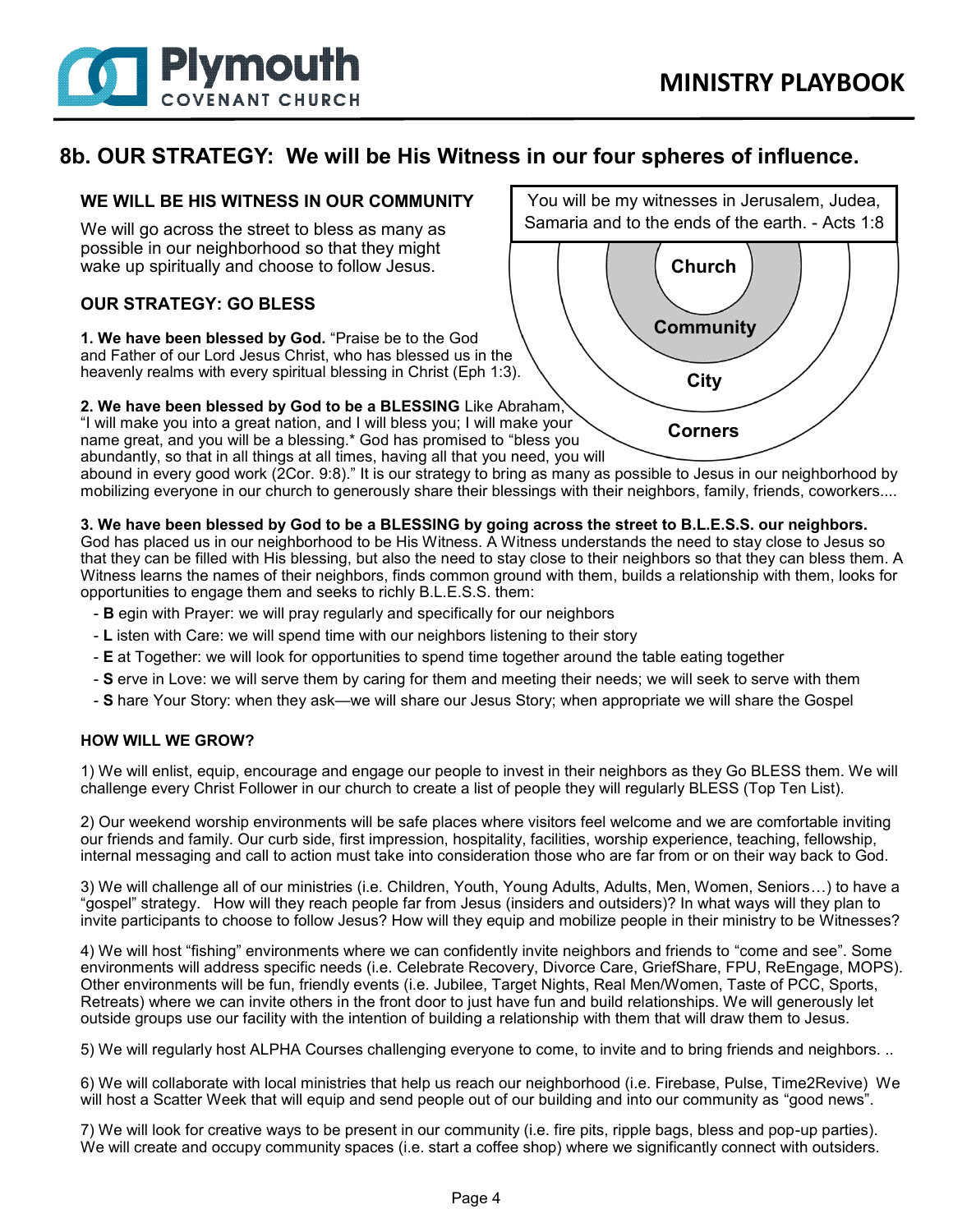

### **8c. OUR STRATEGY: We will be His Witness in our four spheres of influence.**

### **WE WILL BE HIS WITNESS IN OUR CITY**

We will go across social boundaries to build bridges with as many as possible in our city so that so that they might wake up spiritually and choose to follow Jesus.

#### **OUR STRATEGY: BUILD BRIDGES**

**1. In our city, we are surrounded by diversity**. All around us we have people of many different cultures, ethnic groups, worldviews, religions and socioeconomic backgrounds. The Nations have truly come to our city.

**2. In our city, we are often separated by this diversity.** People tend to stay close to people who are like them or who like them. Often social boundaries are drawn that keep us apart.



**3. We will build bridges across those boundaries.** It is up to us to find a way to connect with those around us who are cut off from us and from Jesus. We will see them. We will accept them. We will find common ground with them. We will serve them. We will befriend them. We will seek to find ways to help them encounter Jesus.

**4. We will equip our people to use the bridges we build to connect with people on the other side.** We will teach and model how to effectively come alongside other people groups to be His Witness. We will create ministry environments that enable us to invite and interact with people from different backgrounds. We will intercede for our city.

**5. We will invite people to cross over the bridge to join us.** We would love to see our church mirror the diversity of our city. We will seek to remove any stumbling blocks, barriers or biases that keep people from crossing over to be with us. We will challenge our people to be the first across the room to welcome someone who is different than them.

**6. We will build bridges that connect us with other ministry partners.** We don't need to do this alone. We must find partners in our community and city that will help us be His Witness to our city.

#### **HOW WILL WE GROW?**

1) We will partner with certain local ministries and para-ministries (i.e. TreeHouse, MN Adult & Teen Challenge, Interfaith Outreach, Loaves and Fishes, Robbinsdale Women's Center) serving our community. These partnerships will help us become more aware of those around us, give us opportunities to connect with those from different backgrounds, to provide meaningful avenues of service and to be more proximate. We will provide special opportunities for the entire church to support and to engage with our partners through Serve Day, the Sleep Out, food drives and special events.

2) We will make sure we are being sensitive to where people are coming from. We will seek to include people from their different backgrounds in our homes, on our platforms, on our staff, in all ministry areas, on leadership teams, with our messaging, in our graphics, as we worship, as we teach, on our website and with our social media.

3) We will recruit qualified staff members and launch specialized ministries that help us build bridges, understand the diversity, serve our city, be proximate and pursue justice. We will host special ethnic and international environments or events that make it easy for us to invite and connect with different people groups (i.e. Christmas Day Services, Carols, India Independence Day, Thanksgiving, Chinese New Year). We will grow our Redeeming Hope ministry in our church as we enlist, equip and launch shepherd homes that will support and spiritually awaken mothers as they struggle with the challenges of a difficult pregnancy.

4) We will leverage existing relationships for the Kingdom (i.e. Chinese School, Zambians, Badminton).

5) On occasion we will partner with other churches and ministries that are better equipped and positioned to reach our city for Jesus (i.e. other Covenant churches, Merge Ministries, Arrive Ministries). We will be prepared to help support and partner with the planting of other churches in areas where we find it difficult to reach (i.e. North City Church).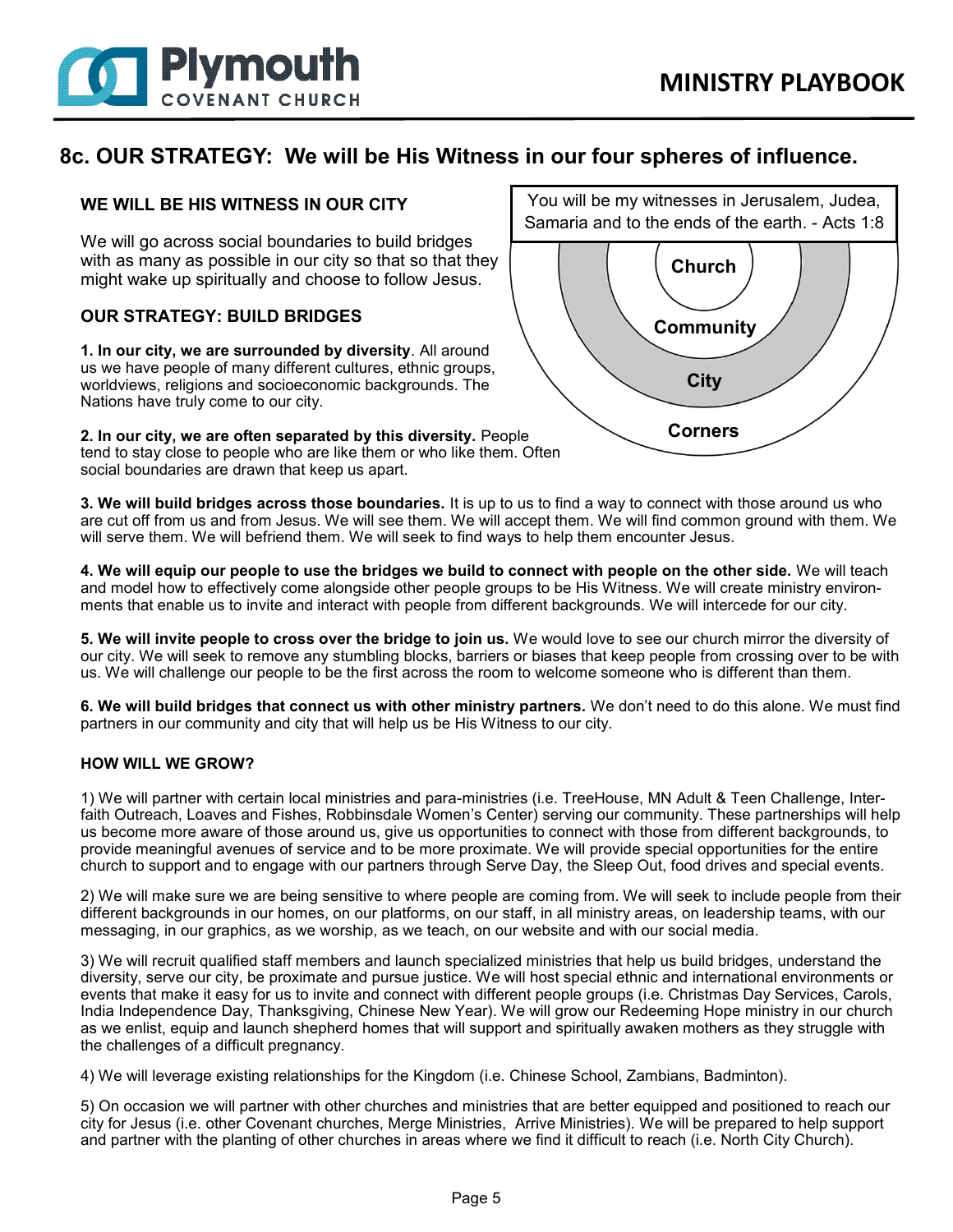

## **8d. OUR STRATEGY: We will be His Witness in our four spheres of influence.**

### **WITNESSES TO THE CORNERS OF THE WORLD**

We will go around the world to support global mission partners so that as many as possible in our world might be spiritually awakened and follow Jesus.

### **OUR STRATEGY: PARTNER WITH OTHERS**

**1. We will partner with those who share our passion.**  Our criteria is that a mission must be seeking to transform their communities, must be advancing the Gospel and must be fighting poverty. They must be fully-devoted followers of Jesus surrounded by a sending agency that provides them direction, support and accountability as a mission,



. **2.. We want to go deeper with a few partners and not wider with many partners**. We will partner with a limited number of missionaries, ministries and areas as we seek to build significant and lasting relationships. These partnership should be mutually supportive as we both come alongside the other to serve the Kingdom of God. We will look for opportunities to strengthen our relationship with our partners and regularly communicate together.

**3. We will generously encourage, equip and engage our global partners.** We will do our best to help, but not hurt the mission or the people in their ministry area. We will look for creative and tangible ways to bless, support and come alongside their ministry.

#### **OUR GROWTH STRATEGY:**

1. We will regularly review our relationship with each of our global mission partners to determine whether or not they are a good fit with our church. If we have the bandwidth, we will be open to adding additional global mission partners where we see God clearly at work and where we believe a significant relationship can be developed with us as we seek to ripple across the world.

2. In order to grow the mission at our church, we will recruit an advocacy team for each partner that consists of passionate supporters for the mission. The advocacy team will promote the mission's presence and seek to expand their footprint in our church. They will enlist supporters, encourage the missionaries, and develop creative ways to equip, support and serve the mission. They will collaborate with all of our mission advocacy teams and the Mission Commission to make global missions a key priority in our church.

3. We will support our partners by allocating a significant percentage of our budget to missions (over 10%). We will encourage the congregation to support at least our global partners with their prayers and resources.

4. Ideally, every year we will recruit, train and send a mission team to go serve each of our partners under the direction of an experienced trip leader. We are aware of the uncertainties and dangers associated with a global mission trip, but consider the benefits for the mission, our church and the team members worth the risk. We often ask our teams to be safe, but not too safe as they go into the world to make disciples..

5. We will receive a special annual offering in our church to help unleash hope with our mission partners. Our Mission Commission will identify special opportunity and projects that we will support with this special unleashing hope offering.

6. If our partner has a child sponsorship program, we will promote the program in our church. When we feel it would be helpful, we will look to expanding Global Awana in the ministry areas of our global partners.